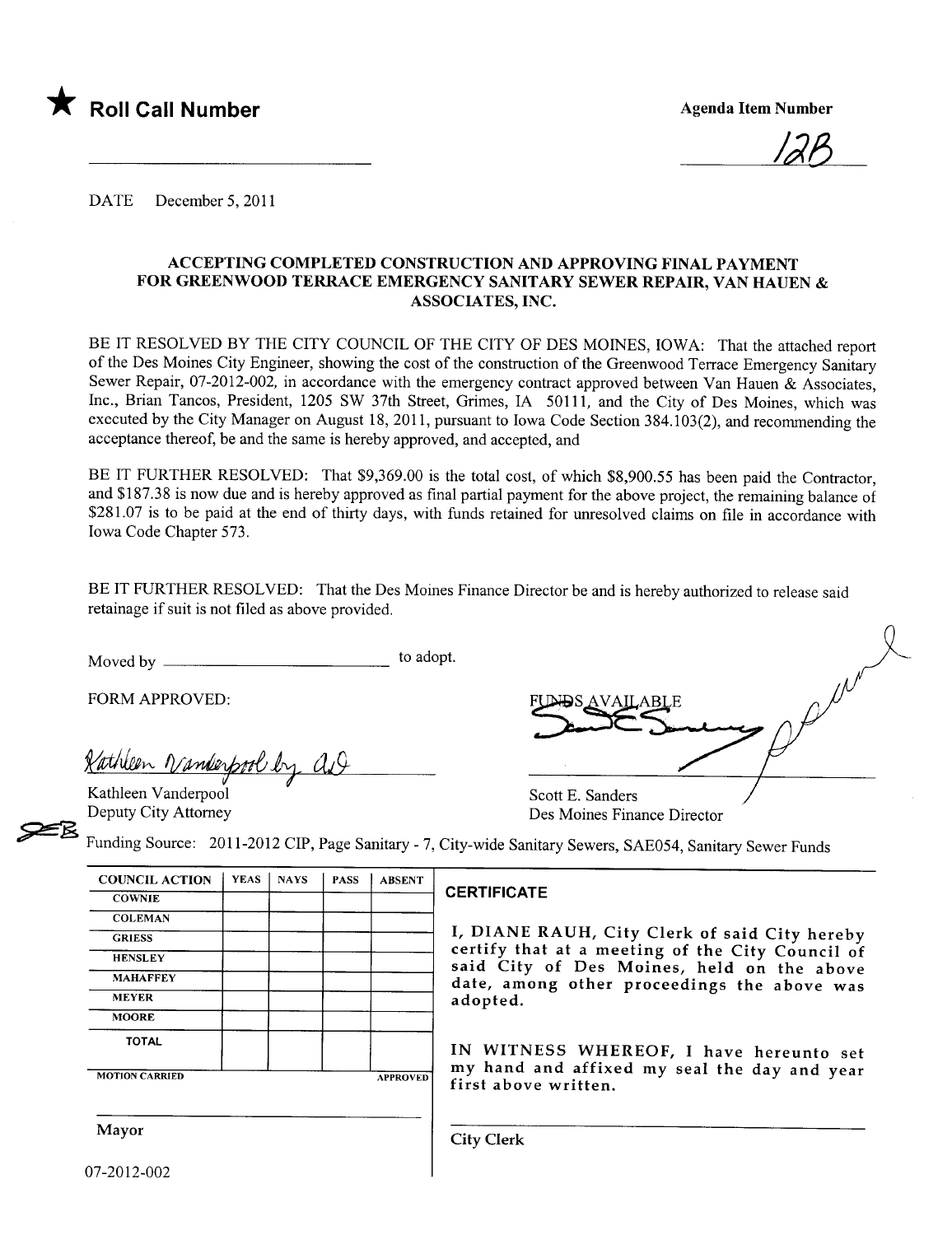

..\002\GREENWOOD TERRACE\_a.dgn 11/22/2011 9:52:41 AM

ACTID 07-2012-002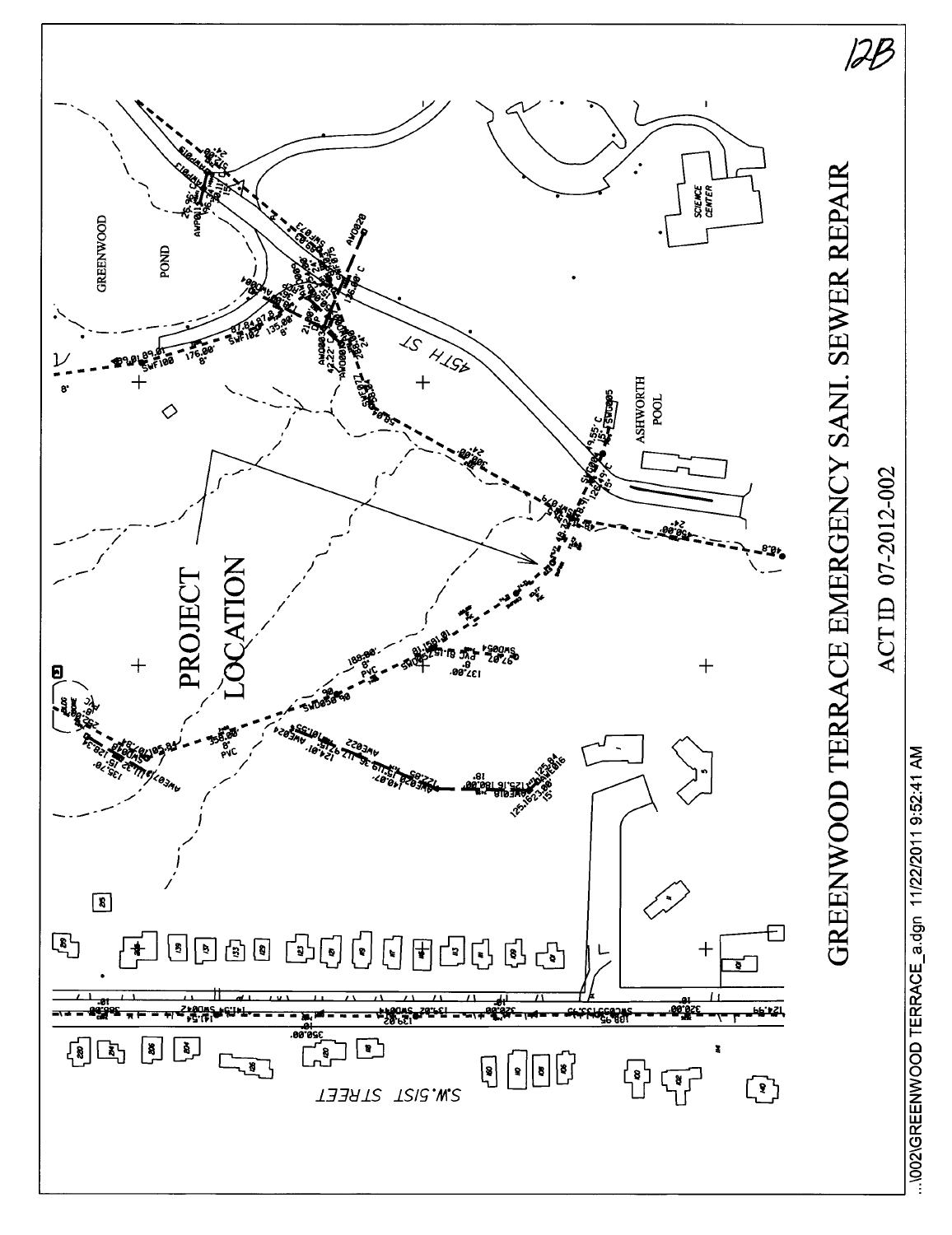

# PROJECT SUMMARY

### Greenwood Terrace Emergency Sanitary Sewer Repair

## Activity ID 07-2012-002

On August 18, 2011, under Roll Call No. N/A, the Council awarded the contract for the above improvements to Van Hauen & Associates, Inc., in the amount of \$9,369.00. Tabulated below is a history of project change orders.

| Change<br>Order No. | <b>Initiated By</b> | <b>Description</b>                                   | Amount     |
|---------------------|---------------------|------------------------------------------------------|------------|
|                     | City                |                                                      | \$0.00     |
|                     |                     | Adjust contract item amounts to as-built quantities. |            |
|                     |                     | <b>Original Contract Amount</b>                      | \$9,369.00 |
|                     |                     | <b>Total Change Orders</b>                           | \$0.00     |
|                     |                     | <b>Percent of Change Orders to Original Contract</b> | $0.00\%$   |
|                     |                     | <b>Total Contract Amount</b>                         | \$9,369.00 |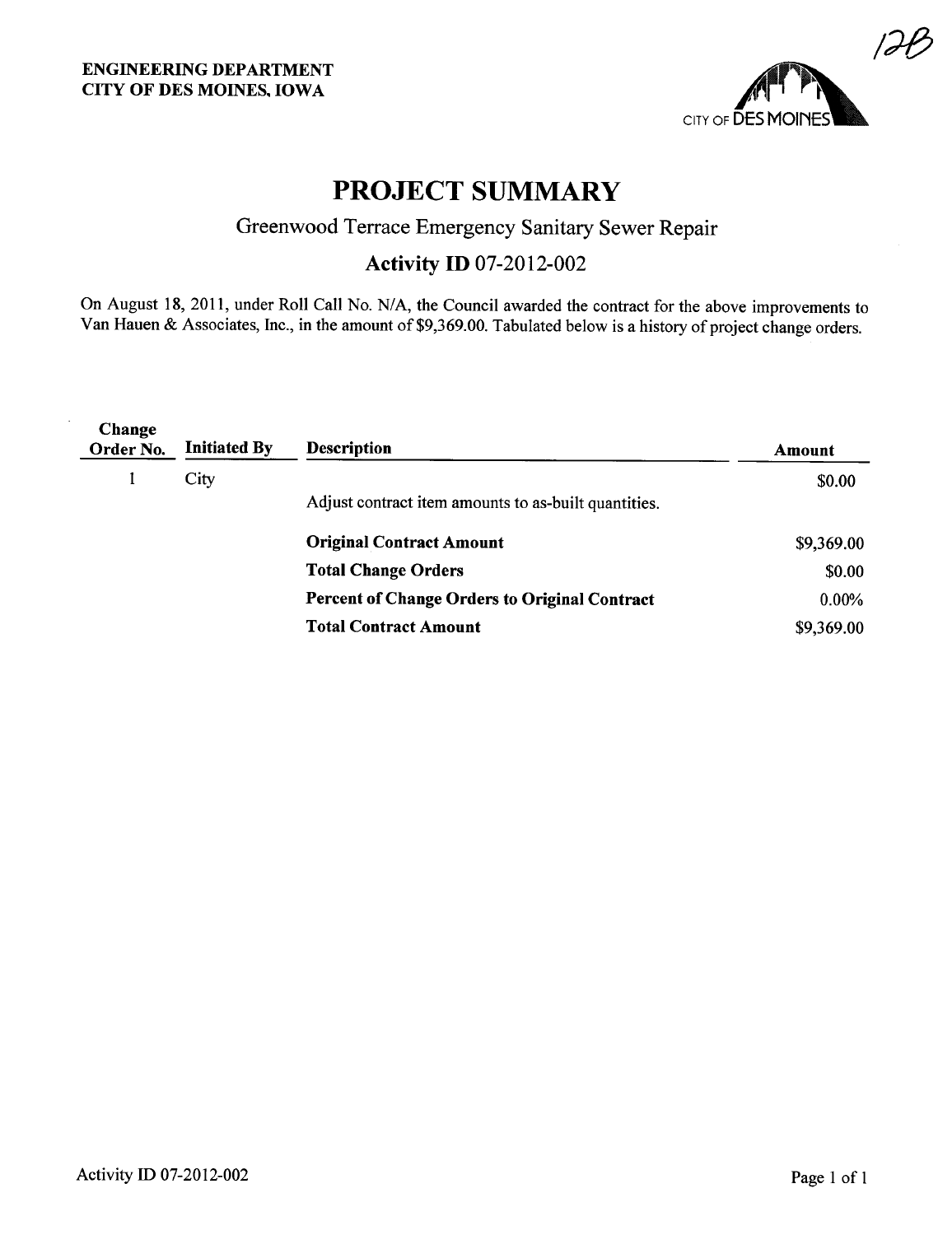December 5, 2011



/~

#### CERTIFICATION OF COMPLETION

#### AGENDA HEADING:

Accepting completed construction and approving final payment for the Greenwood Terrace Emergency Sanitary Sewer Repair, Van Hauen & Associates, Inc,

#### SYNOPSIS:

Approve the Engineer's Certification of Completion, accept construction of said improvement, and authorize final payment to the contractor.

#### FISCAL IMPACT:

Amount: \$9,369,00 As-Built Contract Cost

Funding Source: 2011-2012 CIP, Page Sanitary - 7, City-wide Sanitary Sewers, SAE054, Sanitary Sewer Funds

#### CERTIFICATION OF COMPLETION:

On August 18,2011, the City Manager executed an emergency contract, pursuant to Iowa Code Section 384.103(2), with Van Hauen & Associates, Inc., Brian Tancos, President, 1205 SW 37th Street, Grimes, IA 50111 for the construction of the following improvement:

Greenwood Terrace Emergency Sanitary Sewer Repair, 07-2012-002

The improvement includes repair of the sanitary sewer, backfill, and the necessary restoration at Greenwood Park behind the homes on Greenwood Terrace, Des Moines, Iowa

I hereby certify that the construction of said Greenwood Terrace Emergency Sanitary Sewer Repair, Activity ID 07-2012-002, has been completed in substantial compliance with the terms of said contract, and I hereby recommend that the work be accepted, The work commenced on August 22, 2011, and was completed on November 29, 2011.

I further certify that \$9,369.00 is the total cost of said improvement, of which \$8,900.55 has been paid the Contractor and \$187.38 is now due and is hereby approved as final partial payment for the above project, the remaining balance of \$281.07 is to be paid at the end of thirty days, with funds retained for unresolved claims on fie in accordance with Iowa Code Chapter 573, The amount of completed work is shown on the attached Estimate

of Construction Completed.

Jeb E. Brewer, P,E. Des Moines City Engineer